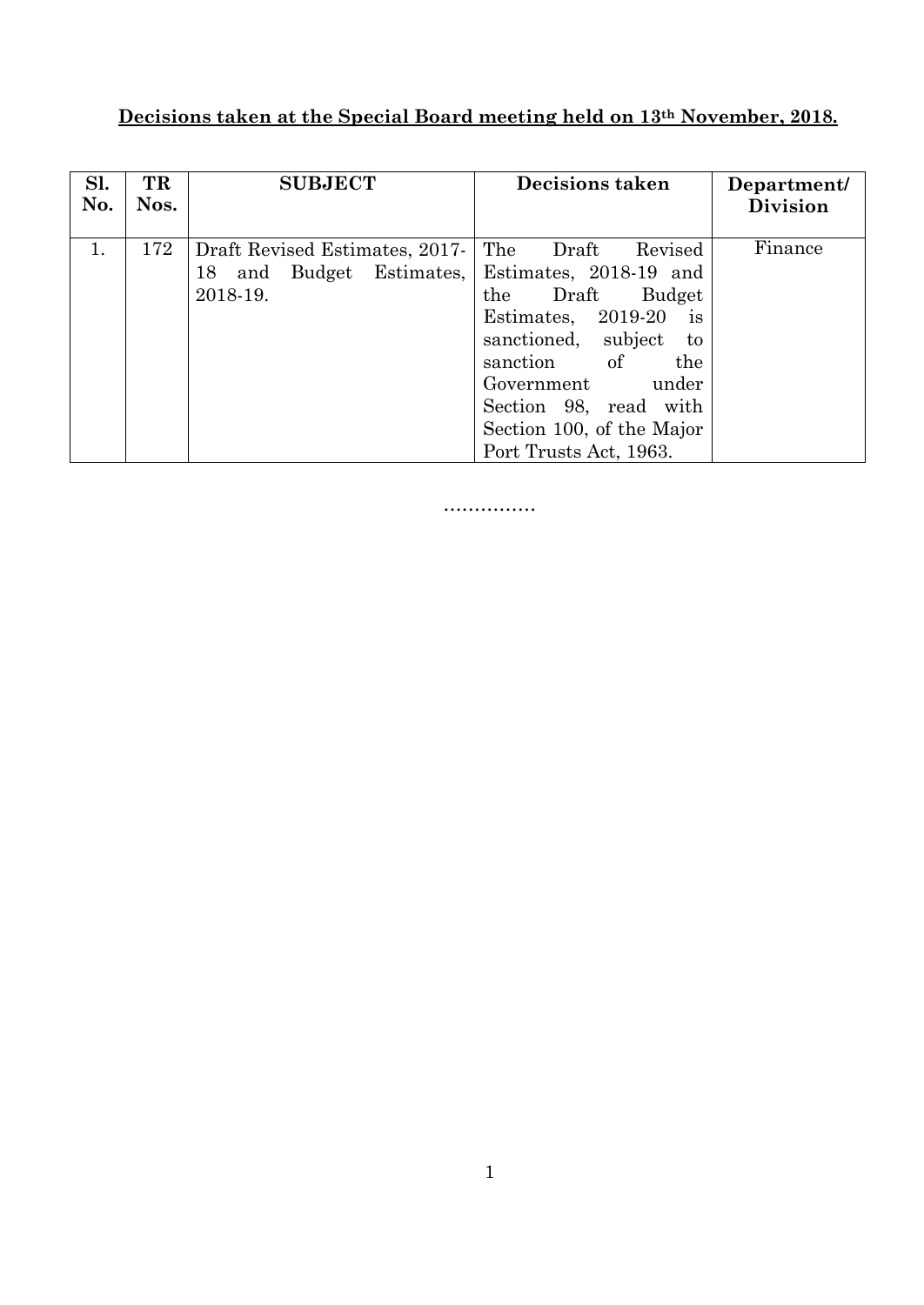| Sl.<br>No. | TR<br>Nos. | <b>SUBJECT</b>                                                                                                        | <b>Decisions taken</b>                                                                                                                                                                                                                                                                                                                                                                                                                                                                                                                                                                                                                                                                | Department/<br><b>Division</b> |
|------------|------------|-----------------------------------------------------------------------------------------------------------------------|---------------------------------------------------------------------------------------------------------------------------------------------------------------------------------------------------------------------------------------------------------------------------------------------------------------------------------------------------------------------------------------------------------------------------------------------------------------------------------------------------------------------------------------------------------------------------------------------------------------------------------------------------------------------------------------|--------------------------------|
| 1.         | 173        | Confirmation of the minutes of<br>the Board meeting held on<br>6 <sup>th</sup> September 2018.                        | The minutes of the Board<br>Meeting held on 6.9.2018<br>are confirmed.                                                                                                                                                                                                                                                                                                                                                                                                                                                                                                                                                                                                                | General<br>Administration      |
| 2.         | 174        | Confirmation of the minutes of<br>the Board meeting held on<br>8 <sup>th</sup> October 2018.                          | The minutes of the Board<br>Meeting held on 8.10.2018<br>confirmed<br>with<br>are<br>corrections/modifications.                                                                                                                                                                                                                                                                                                                                                                                                                                                                                                                                                                       | General<br>Administration      |
| 3.         | 175        | Administration<br>Report<br>$\blacksquare$<br>2017-18.                                                                | Administration<br>Report<br>for<br>2017-18<br>approved<br>submission<br>to<br>the<br>Government in terms of<br>Section 106 of the Major<br>Port Trusts Act, 1963.                                                                                                                                                                                                                                                                                                                                                                                                                                                                                                                     | General<br>Administration      |
| 4.         | 176        | Amendment<br>Regulation<br>to<br>$15(3)$ and Regulation $6(1)$ of<br>the MbPT Employees' Housing<br>Loan Regulations. | The<br>1.<br>proposed<br>amendment<br>to<br>Regulation 15 (3) and<br>Regulation $6(1)$ of the<br>Mumbai Port<br>Trust<br>Employees'<br>Housing<br>Regulations,<br>Loan<br>2001 as set out at<br>Annexure - I, under<br>Section 28(b) of the<br>Major Port Trusts Act,<br>1963,<br>subject<br>to<br>of<br>sanction<br>the<br>under<br>Government,<br>Section $124(1)$ of the<br>Major Port Trusts Act,<br>1963,<br>read<br>with<br>Section 132(1) <i>ibid</i> , is<br>approved.<br>The FA&CAO to submit<br>2.<br>the<br>the<br>Board<br>to<br>for<br>proposal<br>amendment<br>the<br>to<br>enhancement<br>of<br>the<br>House<br>Building<br>Advance<br>from<br>₹7.5 lakh to ₹ 25 lakh. | HR (GAD)                       |

## **Decisions taken at the Board meeting held on 13th November, 2018.**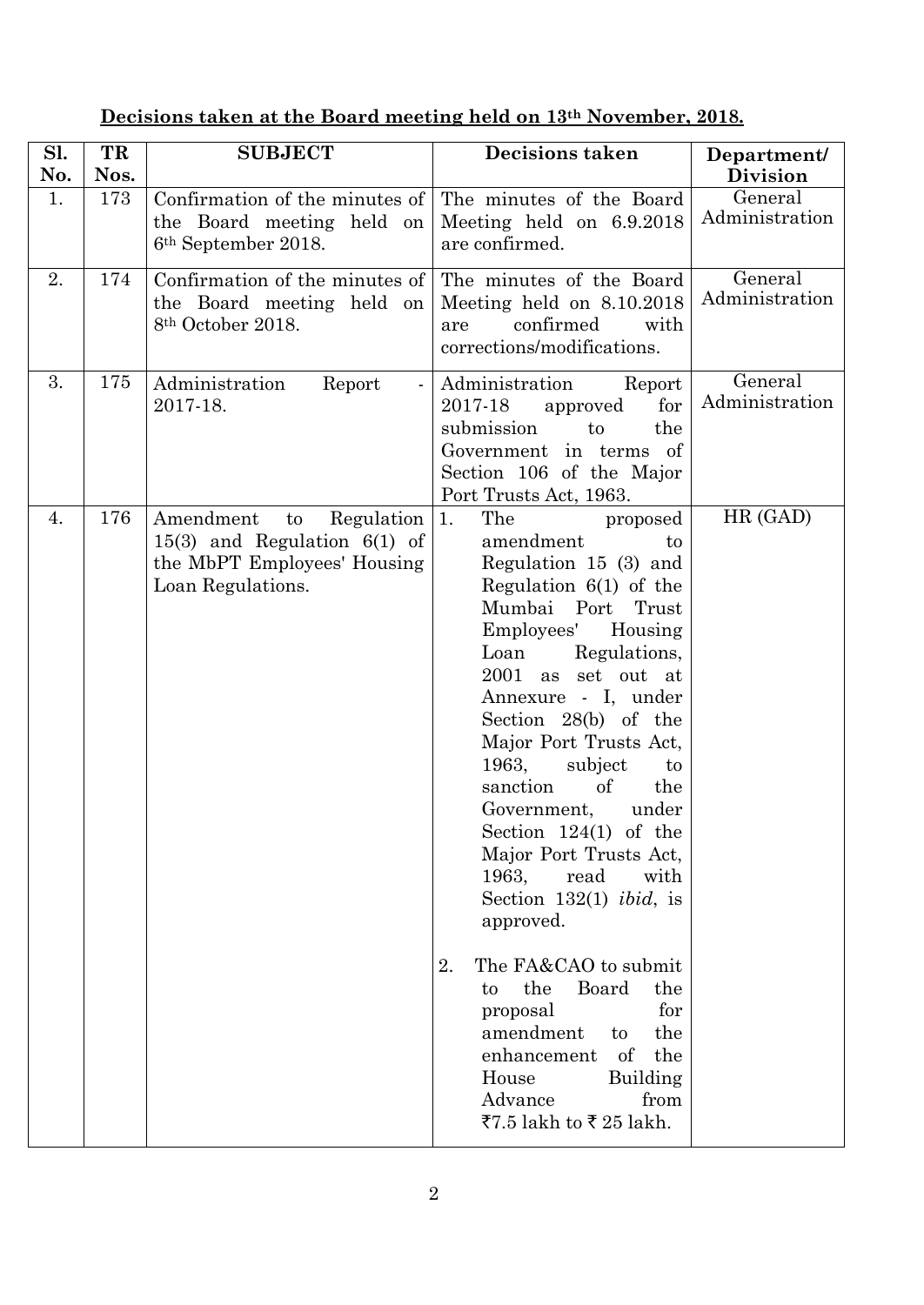| Sl.<br>No. | TR<br>Nos. | <b>SUBJECT</b>                                                                                                                                                                                                                                                                                                                                                                                                        | <b>Decisions taken</b>                                                                                                                                                                  | Department/<br><b>Division</b> |
|------------|------------|-----------------------------------------------------------------------------------------------------------------------------------------------------------------------------------------------------------------------------------------------------------------------------------------------------------------------------------------------------------------------------------------------------------------------|-----------------------------------------------------------------------------------------------------------------------------------------------------------------------------------------|--------------------------------|
| 5.         | 177        | Permission to grant Special<br>Way Leave to BPCL to lay 24"<br>NB Pipeline from<br><b>BPCL</b><br>Second<br>Mumbai Refinery to<br>Chemical<br>Berth<br>with<br>facilities<br>associated<br>(i.e.<br>loading<br>of<br>Marine<br>arms)<br>approx. 4820 mtrs. length.                                                                                                                                                    | The CE & HOD (Estate)'s<br>proposal at para 22 of the<br>note is approved.                                                                                                              | Estate                         |
| 6.         | 178        | Request from<br><b>POSCO</b><br>for<br>combining the consignments of<br>Group of Companies for the<br>purpose of obtaining more free<br>days.                                                                                                                                                                                                                                                                         | The<br>Traffic<br>Manager's<br>proposal to combine the<br>imports of POSCO Group<br>companies for the purpose<br>of<br>free<br>days<br>with<br>effect<br>prospective<br>is<br>approved. | Traffic                        |
| 7.         | 179        | for<br>Request<br>temporary<br>permission for a period of 3<br>months for entry into plot No.<br>CTS-1A/11E & 1A/12, Bhakti<br>Park, Entry from BPT road<br>from Mahul to Mumbai near<br>Bhakti Park Complex.                                                                                                                                                                                                         | Approval is accorded to the<br>decisions recorded in the<br>concluding para of the note<br>of discussion.                                                                               | Civil                          |
| 8.         | 180        | Ex-post-facto<br>approval<br>$\mathbf{t}$<br>locally<br>available<br>engage<br>existing service providers of<br>Advanced Life Saving (ALS)<br>Cardiac<br>Ambulance<br>for<br>transfer<br>of<br>patients<br>in<br>life<br>threatening<br>emergency<br>conditions from MbPT Hospital<br>to empanelled Hospitals on<br>credit basis initially for a<br>period of one year.                                               | The Chief Medical Officer's<br>proposal at para 6 of the<br>note is approved.                                                                                                           | Medical                        |
| 9.         | 181        | Demolition of 9 buildings at  <br>various<br>locations in<br>MbPT<br>$Estate -$<br>Part I: Building No.43 at New<br>Nadkarni<br>Colony,<br>Park, Wadala East<br>and Welfare Centre at<br>Nagar,<br>Kartavya<br>Wadala<br>and<br><b>AFS</b><br>Building situated at<br>Gadi Adda, Sewree<br>East (3 buildings)<br>Part II: Buildings Nos. A, B, J,<br>K, L and M at BDLB<br>Housing Colony at<br>Govandi (6 buildings) | Chief<br>The<br>Engineer's<br>proposal at para 3 of the<br>note is approved.                                                                                                            | Civil                          |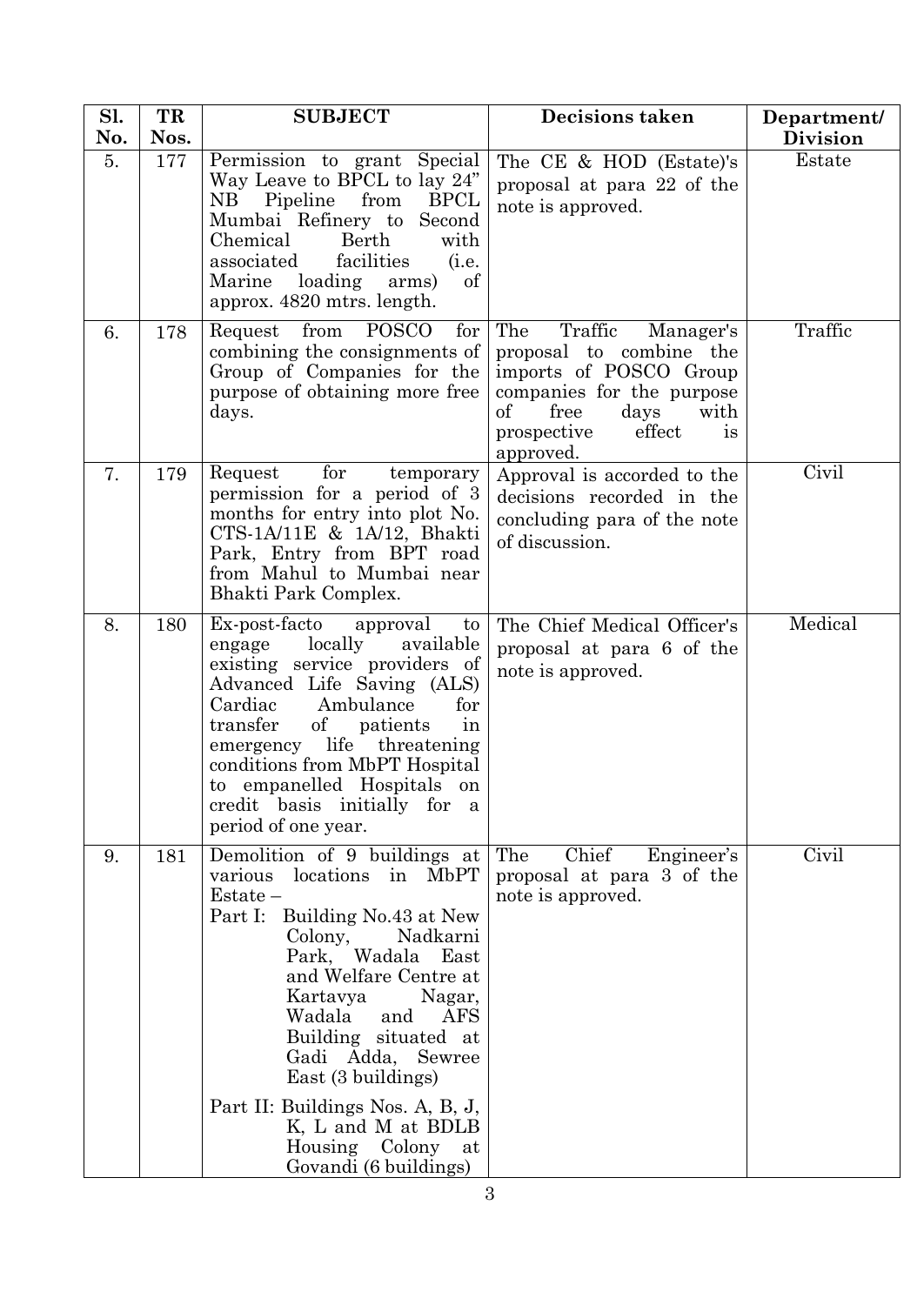| Sl.<br>No. | TR<br>Nos. | <b>SUBJECT</b>                                                                                                                                                                                  | <b>Decisions taken</b>                                                                                                                                                                                         | Department/<br><b>Division</b> |
|------------|------------|-------------------------------------------------------------------------------------------------------------------------------------------------------------------------------------------------|----------------------------------------------------------------------------------------------------------------------------------------------------------------------------------------------------------------|--------------------------------|
| 10.        | 182        | Action Taken Report on the<br>decisions taken in the Board<br>Meeting<br>held<br>6th<br>on<br>September 2018.                                                                                   | The Action Taken Report<br>on the decisions taken in<br>the Board Meeting held on<br>6.9.2018 is reviewed and<br>taken on record.                                                                              | General<br>Administration      |
| 11.        | 183        | Deliberations in the Board<br>Meeting held on $8.10.2018$ (TR<br>No.154 dated 8.10.2018) in<br>respect of Audit Observations<br>Annual<br>Accounts<br>for<br>in<br>2017-18.                     | The Action Taken on the<br>points regarding position of<br>Reconciliation<br>Bank<br>is<br>reviewed<br>and taken<br><sub>on</sub><br>record.                                                                   | Finance                        |
| 12.        | 184        | Establishment of 600 bedded<br>Super Specialty Hospital with<br>an option to develop a Medical<br>College and further expansion<br>of hospital on PPP.                                          | The Chief Medical Officer's<br>proposal at para 5 of the<br>note is approved.                                                                                                                                  | Medical                        |
| 13.        | 185        | Tank<br>$\rm JRE$<br>Request<br>by<br>Terminals Private Limited to<br>use weighbridge located at 14<br>VD.                                                                                      | The<br>Traffic<br>Manager's<br>proposal at para 12 read<br>with para 13 of the note is<br>approved.<br>$_{\rm JRE}$<br>to<br>the<br>leasehold<br>surrender<br>premises as and<br>when<br>required by the Port. | Traffic                        |
| 14.        | 186        | Loss on interest received from The FA&CAO's proposal at<br>investment of Revenue Fund of   para 6 of the note is<br>₹4 crore in UPCSMF Bonds.                                                   | approved.                                                                                                                                                                                                      | Finance                        |
| 15.        | 187        | Land<br>Allotment<br>Committee<br>Report for fixing of License<br>(Storage fees) charges under<br>Section 3.3 of Chapter III of<br>Scale of Rates (SOR).                                        | The<br>Traffic<br>Manager's<br>proposal at para 3 of the<br>note is approved.                                                                                                                                  | Traffic                        |
| 16.        | 188        | for<br>extension<br>$\sigma f$<br>Request<br>Circular No.TM/A/15-22/04 of<br>2014-15 dated 4.5.2018 to all<br>the available sheds for pre-<br>shipment storage facility for<br>export of sugar. | Traffic<br>The<br>Manager's<br>proposal at para 16 of the<br>note is approved.                                                                                                                                 | Traffic                        |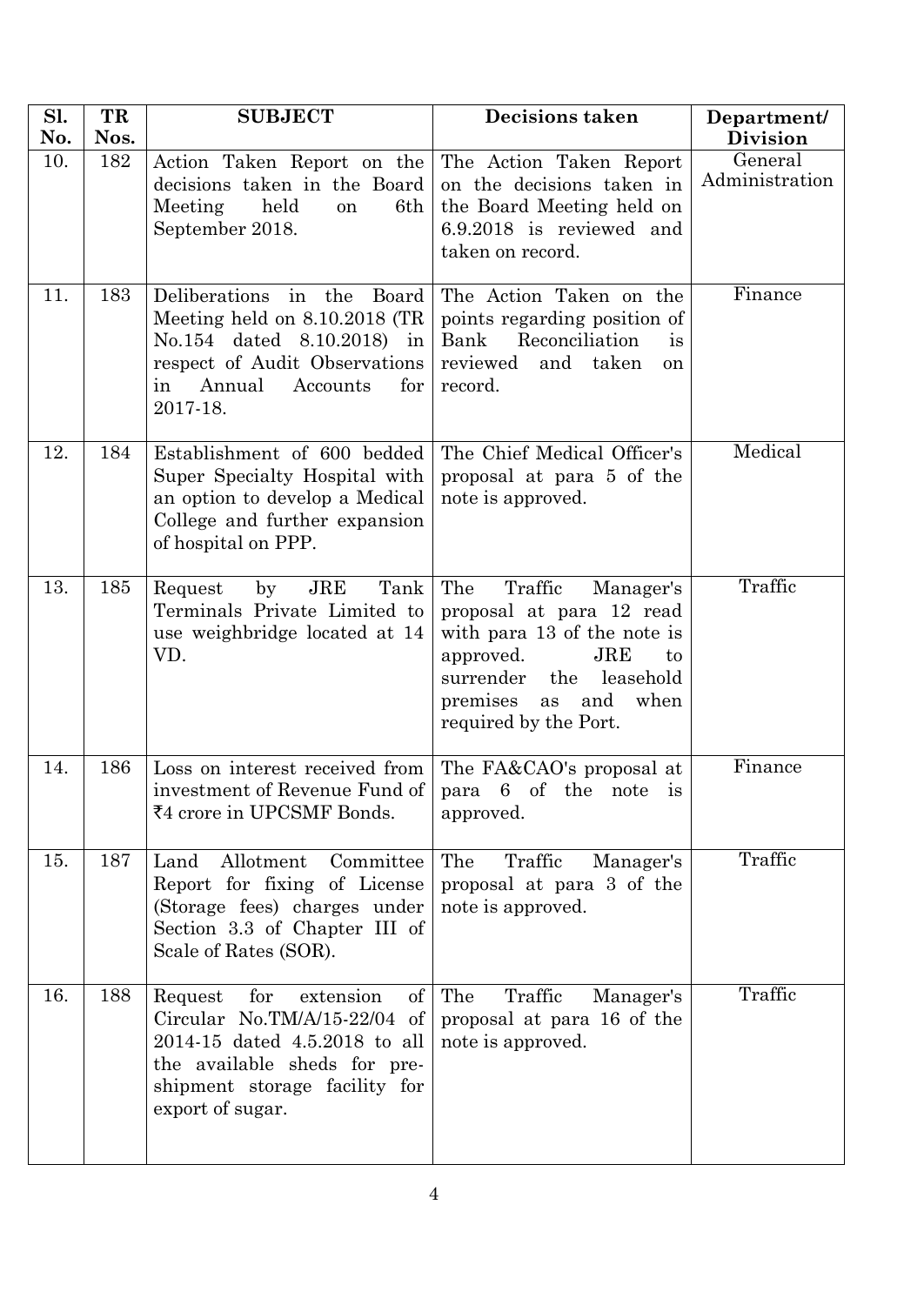| Sl.<br>No. | TR<br>Nos. | <b>SUBJECT</b>                                                                                                                                                                                                                                                                                                                                                                                           | <b>Decisions taken</b>                                                                                                                                                                                                                                                        | Department/<br><b>Division</b> |
|------------|------------|----------------------------------------------------------------------------------------------------------------------------------------------------------------------------------------------------------------------------------------------------------------------------------------------------------------------------------------------------------------------------------------------------------|-------------------------------------------------------------------------------------------------------------------------------------------------------------------------------------------------------------------------------------------------------------------------------|--------------------------------|
| 17.        | 189        | Developed open land area of<br>DCT to be given for events on<br>daily rental basis.                                                                                                                                                                                                                                                                                                                      | Approval is accorded to -                                                                                                                                                                                                                                                     | Traffic                        |
|            |            |                                                                                                                                                                                                                                                                                                                                                                                                          | 1. the Traffic Manager's<br>proposal at para 7 of<br>the note.                                                                                                                                                                                                                |                                |
|            |            |                                                                                                                                                                                                                                                                                                                                                                                                          | 2. review the rentals from<br>1.1.2019.                                                                                                                                                                                                                                       |                                |
|            |            |                                                                                                                                                                                                                                                                                                                                                                                                          | 3. charge entry fee of ₹10<br>per person inclusive of<br>GST.                                                                                                                                                                                                                 |                                |
| 18.        | 190        | Empanelment of Law Firms<br>for handling matters before<br>Estate Officer appointed under<br>Public Premises (Eviction of<br>Unauthorized Occupants) Act,<br>1971.                                                                                                                                                                                                                                       | Ex-post-facto sanction<br>$\frac{1}{1}$<br>accorded to the Chief Law<br>$Officer(I/c.)$ 's proposal<br>at<br>para 11 of the note.                                                                                                                                             | Legal                          |
| 19.        | 191        | Invitation<br>of<br>tenders<br>for<br>Ropeway Service between Haji<br>Bunder, Sewree and Elephanta<br>Island in Mumbai Harbour.                                                                                                                                                                                                                                                                          | The<br>Chief<br>Engineer's<br>proposal at para 15 of the<br>note is approved.                                                                                                                                                                                                 | Civil                          |
| 20.        | 192        | for<br>Request<br>temporary<br>alternate<br>accommodation<br>$\mathop{\mathrm{to}}$<br>facilitate<br>repairs<br>the<br>to<br>existing Wadala Police Station<br>on leave & license basis.                                                                                                                                                                                                                 | The<br>Allotment<br>Land<br>Committee's<br>recommendations at para 7<br>of the Chief Engineer and<br>HoD<br>(Estate)'s note<br>is<br>approved.                                                                                                                                | <b>Estate Division</b>         |
| 21.        | 193        | Allotment of MbPT Workshops<br>and Clerk Basin area to MDL<br>on long term lease -Approval to<br>the<br>Price<br>Negotiation<br>Committee Recommendations.                                                                                                                                                                                                                                               | The<br>Chief<br>Mechanical<br>Engineer's proposal at para<br>5 of the note is approved.                                                                                                                                                                                       | <b>MEED</b>                    |
| 22.        | 194        | Relaxation/ Extension to<br>(i)<br>travel by air to visit North<br>East Region, Jammu &<br>Kashmir and Andaman &<br>Nikobar<br>Extension<br>25.9.2018<br>beyond<br>of<br>adoption<br>OM<br>No.<br>31011/3/2018-Estt(A-IV)<br>dated 20.9.2018 reg.<br>Permission to avail LTC<br>(ii)<br><b>Bharat</b><br>Darshan<br>for<br>conducted by IRCTC.<br>(iii) Permission to avail LTC<br>for travel by Cruise. | The FA&CAO's proposal<br>1.<br>at para $4$ (I) and (II) of<br>the note is approved.<br>2.<br>As regards the proposal<br>4(III),<br>the<br>para<br>at<br>FA&CAO<br>check<br>to<br>whether Government's<br>approval is necessary in<br>of<br><b>BWNC</b><br>view<br>settlement. | Finance                        |